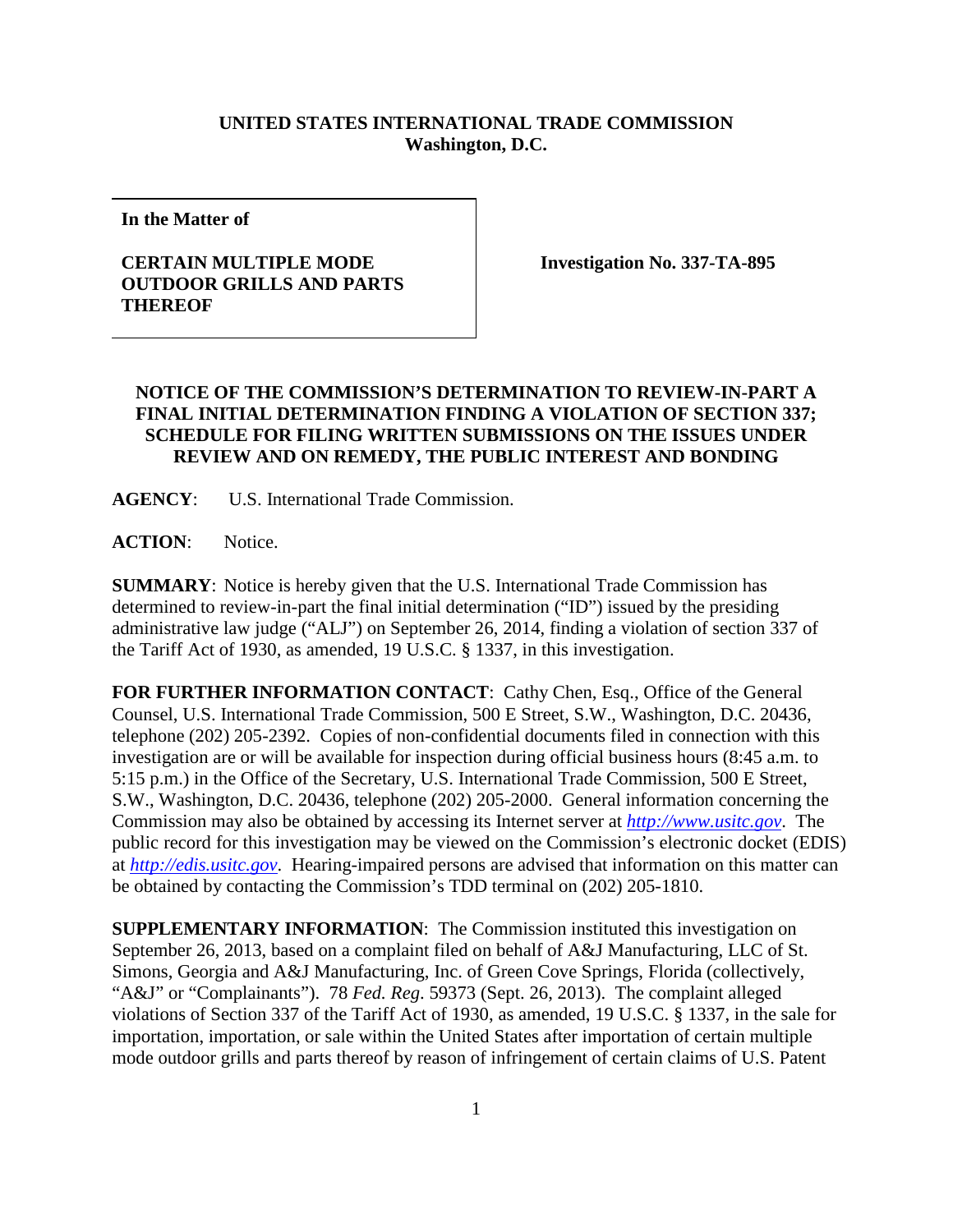No. 8,381,712, U.S. Patent No. D660,646, and U.S. Patent No. D662,773 patent. The Commission's notice of investigation, as amended, named numerous respondents including: The Brinkmann Corporation ("Brinkmann"); Academy Ltd., d/b/a Academy Sports + Outdoors ("Academy"); Ningbo Huige Outdoor Products Co. ("Huige"); Char-Broil, LLC ("Char-Broil"); Zhejiang Fudeer Electric Appliance Co., Ltd ("Fudeer"); Outdoor Leisure Products, Incorporated ("OLP"); Dongguan Kingsun Enterprises Co., Ltd. ("Kingsun"); and Keesung Manufacturing Co., Ltd. ("Keesung") (collectively "the Respondents"). The Office of Unfair Import Investigations (OUII) is also a party to this investigation.

On June 24, 2014, the Commission affirmed-in-part and vacated-in-part an initial determination granting-in-part a motion for summary determination of non-infringement filed by Char-Broil, Fudeer, OLP, Kingsun, Tractor Supply Co. ("TSC"), and Chant Kitchen Equipment (HK) Ltd. ("Chant"). The Commission found that Complainants admit that the following redesigned grills do not infringe the '712 patent: (1) Chant/Tractor Supply's New Model 1046761; (2) Rankam's Member's Mark Grill, Model No. GR2071001-MM (Ver. 2) and (3) Rankam's Smoke Canyon Grill, Model No. GR2034205-SC (Ver. 2). Comm'n Op. at 1 (Jun. 24, 2014). The Commission found the other redesigned products at issue were within the scope of the investigation. *Id.* The Commission adopted the ALJ's construction of the "openable [] cover" limitations of claims 1 and 17 on modified grounds. *Id.* The Commission affirmed the ALJ's finding of non-infringement of claims 1 and 17 for the Char-Broil Oklahoma Joe Longhorn Model 12210767 Grill and adopted the ALJ's findings that the redesigned grills do not infringe claims 1 and 17 on modified grounds. *Id.* The Commission also found that the "openable [] cover means" limitations of claim 10 are means-plus-function limitations and directed the ALJ to make findings consistent with its means-plus-function interpretation. *Id.* at 2.

On September 26, 2014, the ALJ issued the final ID, finding a violation of section 337 as to Respondents Brinkmann, OLP, Kingsun, Academy, and Huige based upon his determinations: (i) that certain, but not all, accused products infringe at least one claim of the '712 patent; (ii) that the domestic industry requirement has been satisfied with respect to the '712 patent; and (iii) that the asserted claims of the '712 patent have not been shown by clear and convincing evidence to be invalid. On October 9, 2014, the ALJ issued his recommended determination on remedy and bonding.

On October 14, 2014, A&J filed a petition for review of the following issues: (1) the ALJ's interpretation of the scope of claim 10 of the '712 patent; (2) the ALJ's finding that certain Char-Broil Grills and the certain redesigned OLP Grills do not satisfy the "openable [] cover means" limitations of claim 10 of the '712 patent; and (3) the ALJ's finding that the Char-Broil Model 463724512 and GHP DGB730SNB-D grills do not satisfy the claim limitation that the first cover "includes at least one exhaust" in claims 1, 10, and 17 of the '712 patent.

On the same day, Respondents Academy, Huige, OLP, and Brinkmann filed three separate petitions for review of the final ID. Brinkmann, OLP, and Academy together seek review of the following determinations: (1) that the asserted claims have not been shown by clear and convincing evidence to be invalid as obvious over U.S. Patent No. 5,632,265 in view of U.S. Patent No. 4,773,319 ("Holland '319") and U.S. Patent No. 6,606,986; and (2) that the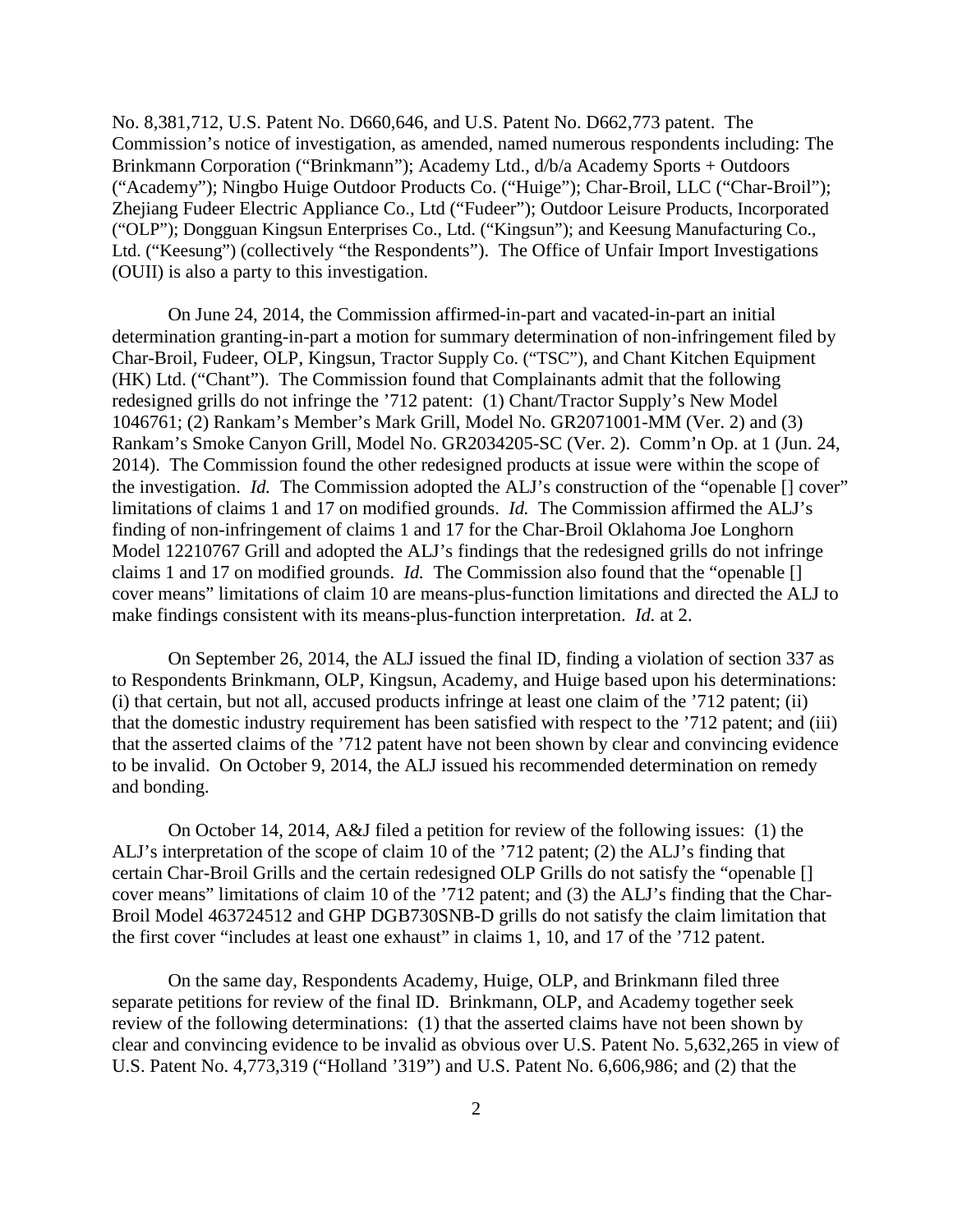asserted claims have not been shown by clear and convincing evidence to be invalid as obvious over U.S. Patent No. 6,189,528, either alone or in view of Holland '319. OLP separately challenges the ALJ's construction of the claim term "exhaust," and his finding that certain OLP products infringe claims 1-16 of the '712 patent. Academy and Huige petition for review of the ALJ's determination (Order No. 47) to exclude evidence and testimony concerning their redesigns, and the ALJ's refusal to make a determination as to whether those redesigns infringe the '712 patent. A&J, Respondents, and OUII each filed a response to the petitions on October 22, 2014.

Having examined the record of this investigation, including the final ID, the petitions for review, and the responses thereto, the Commission has determined to review the final ID in part. Specifically, the Commission has determined to review: (1) the ID's construction of the "exhaust" and "exhaust means" limitations in claims 10 and 16, and related findings regarding infringement of claims 10-16; (2) the ID's findings regarding infringement of claims 1, 4, and 6-8 by the accused Dyna-Glo grills imported by Respondent GHP; (3) the ID's findings regarding infringement of claims 1, 2, 4-8, 10, 11, and 13-15 by the accused Char-Broil Model No. 463724512 grill; and (4) the ID's finding that the '712 patent was not shown to be invalid.

The parties are requested to brief their positions on the issues under review with reference to the applicable law and the evidentiary record. In connection with its review, the Commission requests responses to the following questions only. Each party's brief responding to the following questions should be no more than 60 pages.

- 1. Discuss whether the "exhaust" limitation and/or the "exhaust means" limitations in claims 10 and 16 should be interpreted as means-plus-function limitations, including whether any presumption that these limitations are means-plus-function limitations has been rebutted.
- 2. If the "exhaust" limitation and/or the "exhaust means" limitations in claims 10 and 16 are correctly interpreted as means-plus-function limitations, (a) please identify the functions claimed in these limitations, as well as what structure(s) in the specification perform the claimed functions, and (b) discuss whether the limitations of claims 10- 16 are met by the accused products at issue in the final ID.
- 3. Please discuss whether A&J waived petition of the ID's finding that the Dyna-Glo DGJ810CSB-D grill does not infringe any asserted claim of the '712 patent because it lacks the claimed "exhaust" and "exhaust means" on its openable covers. Assuming that A&J did not waive this finding, please discuss whether the DGJ810CSB-D grill infringes claims 1, 4, and 6-8 of the '712 patent.
- 4. The Commission is not changing its interpretation of the claim term "includes," which requires that an "exhaust" be located *on* the "openable [] cover," as set forth in the Commission's Opinion on June 27, 2014. Assuming that the asserted claims require that an "exhaust" be located *on* (but not necessarily wholly within) the "openable [] cover," please discuss with citations to the record evidence whether the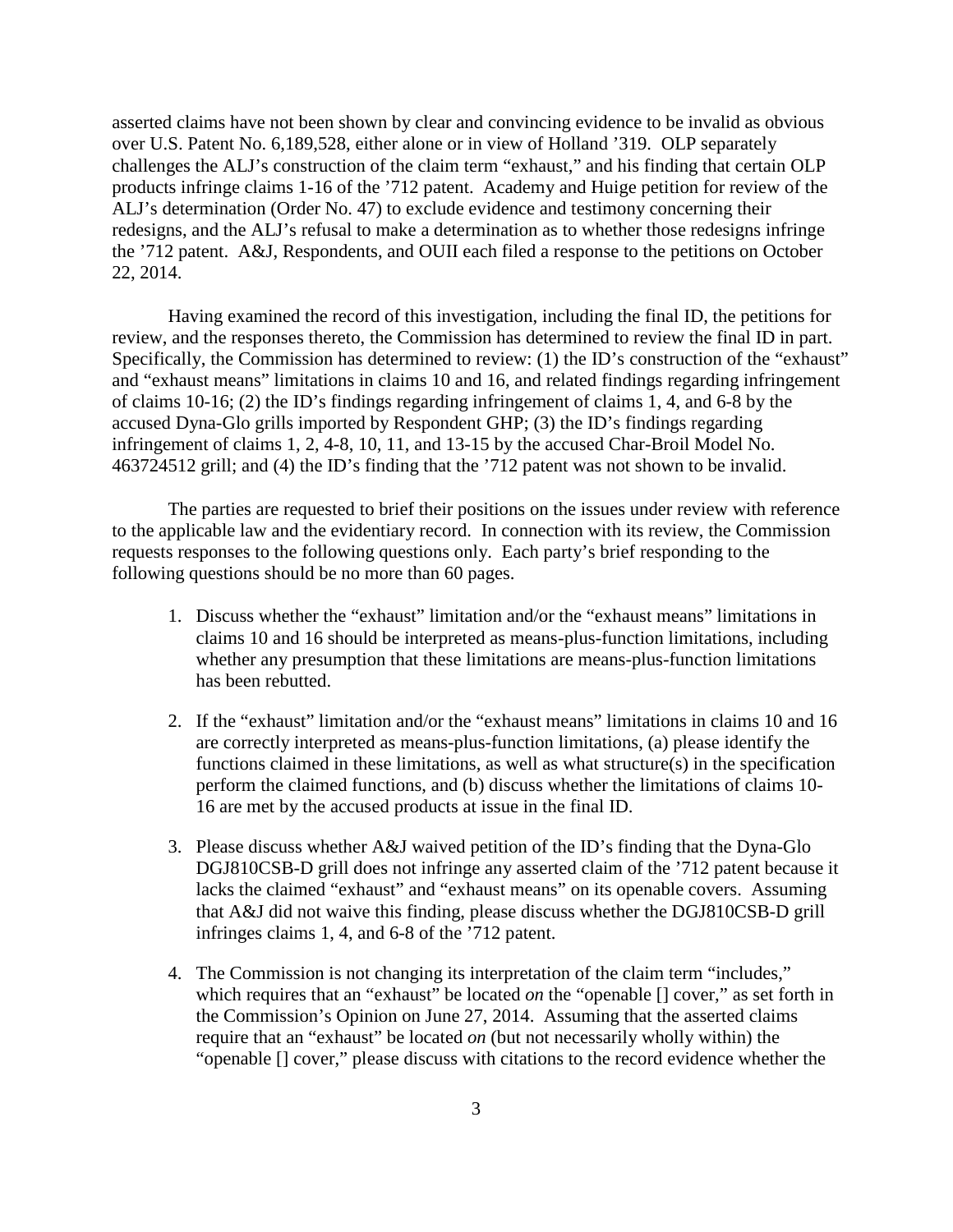Char-Broil Model No. 463724512 grill and the GHP DGB730SNB-D grill satisfy the "includes at least one exhaust" limitation for the claimed "first cover" in claim 1 and/or claim 10.

- 5. The ID found that the Respondents did not prove by clear and convincing evidence that the asserted claims of the '712 patent have been shown to be invalid as obvious over U.S. Patent No. 5,632,265 ("Koziol") in view of U.S. Patent No. 4,773,319 ("Holland '319") and/or U.S. Patent No. 6,606,986 ("Holland '986"). Please discuss what evidence supports or does not support modifying Koziol to include the smoke stacks disclosed in Holland '319 and/or Holland '986. If the "exhaust" limitation and/or the "exhaust means" limitations in claims 10 and 16 are correctly interpreted as means-plus-function limitations, please discuss whether the means-plus-function limitations of claims 10 and 16 are met by the prior art combination.
- 6. The ID found that the Respondents did not prove by clear and convincing evidence that the asserted claims of the '712 patent have been shown to be invalid as obvious over U.S. Patent No. 6,189,528 ("Oliver") in view of Holland '319. Please discuss what evidence supports or does not support modifying Oliver to include the smoke stacks disclosed in Holland '319. Please also discuss what evidence supports or does not support interpreting the lid ends **18** as described at column 4, line 67 to column 5, line 2 in Oliver as part of the "openable [] cover" and "openable [] cover means," and whether the space between the lid ends and the lid reflector meets the ALJ's construction of "exhaust." If the "exhaust" limitation and/or the "exhaust means" limitations in claims 10 and 16 are correctly interpreted as means-plus-function limitations, please discuss whether the means-plus-function limitations of claims 10 and 16 are met by the prior art combination.
- 7. Please discuss the evidence in the record that shows or does not show that the limitations in each of the dependent claims are disclosed in the prior art.
- 8. What record evidence supports a finding that OLP maintains commercially significant inventories of its original grills in the United States?
- 9. What relief, if any, does A&J request as to defaulting respondent Keesung?

In connection with the final disposition of this investigation, the Commission may (1) issue an order that could result in the exclusion of the subject articles from entry into the United States, and/or (2) issue one or more cease and desist orders that could result in the respondent(s) being required to cease and desist from engaging in unfair acts in the importation and sale of such articles. Accordingly, the Commission is interested in receiving written submissions that address the form of remedy, if any, that should be ordered. If a party seeks exclusion of an article from entry into the United States for purposes other than entry for consumption, the party should so indicate and provide information establishing that activities involving other types of entry either are adversely affecting it or likely to do so. For background, see *Certain Devices for Connecting Computers via Telephone Lines*, Inv. No. 337-TA-360, USITC Pub. No. 2843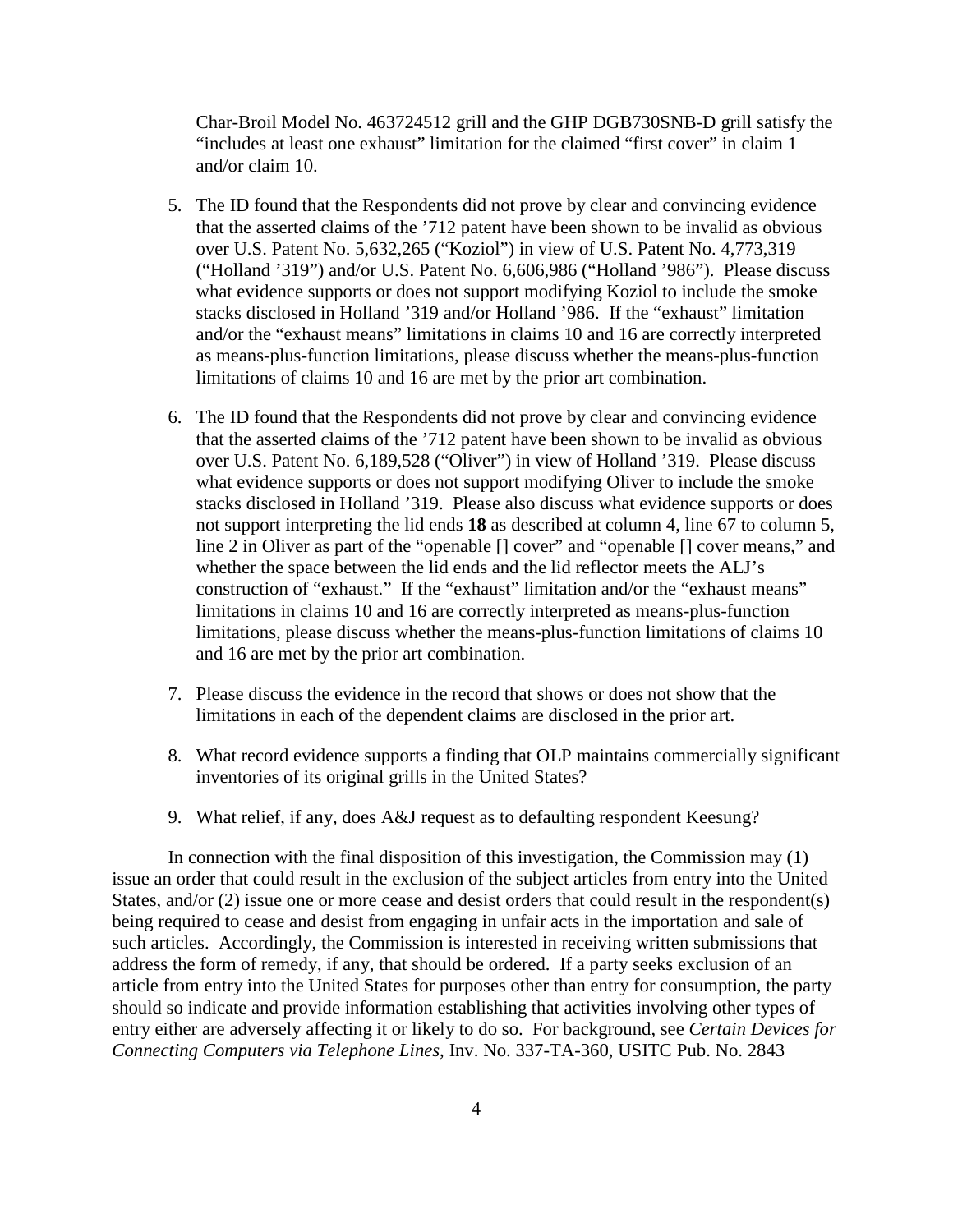(December 1994) (Commission Opinion).

If the Commission contemplates some form of remedy, it must consider the effects of that remedy upon the public interest. The factors the Commission will consider include the effect that an exclusion order and/or cease and desist orders would have on (1) the public health and welfare, (2) competitive conditions in the U.S. economy, (3) U.S. production of articles that are like or directly competitive with those that are subject to investigation, and (4) U.S. consumers. The Commission is therefore interested in receiving written submissions that address the aforementioned public interest factors in the context of this investigation.

If the Commission orders some form of remedy, the U.S. Trade Representative, as delegated by the President, has 60 days to approve or disapprove the Commission's action. *See* Presidential Memorandum of July 21, 2005, 70 *Fed. Reg.* 43251 (July 26, 2005). During this period, the subject articles would be entitled to enter the United States under bond, in an amount determined by the Commission. The Commission is therefore interested in receiving submissions concerning the amount of the bond that should be imposed if a remedy is ordered.

**WRITTEN SUBMISSIONS**: The parties to the investigation are requested to file written submissions on the issues identified in this notice. Parties to the investigation, interested government agencies, and any other interested parties are encouraged to file written submissions on the issues of remedy, the public interest, and bonding. Such submissions should address the recommended determination by the ALJ on remedy and bonding with respect to the asserted patent. Complainant and OUII are also requested to submit proposed remedial orders for the Commission's consideration. Complainant is further requested to state the date that the patent expires and the HTSUS numbers under which the accused products are imported, and provide identification information for all known importers of the subject articles. A party's written submission on the issues of remedy, the public interest, and bonding do not count towards its 60 page limit. The written submissions and proposed remedial orders must be filed no later than close of business on Friday, December 12, 2014. Reply submissions must be filed no later than the close of business on Friday, December 19, 2014. No further submissions on these issues will be permitted unless otherwise ordered by the Commission.

Persons filing written submissions must file the original document electronically on or before the deadlines stated above and submit eight (8) true paper copies to the Office of the Secretary by noon the next day pursuant to section 210.4(f) of the Commission's Rules of Practice and Procedure (19 C.F.R. 210.4(f)). Submissions should refer to the investigation number ("Inv. No. 337-TA-895") in a prominent place on the cover page and/or the first page. (See Handbook for Electronic Filing Procedures, http://www.usitc.gov/secretary/fed\_reg\_notices/rules/handbook\_on\_electronic\_ filing.pdf). Persons with questions regarding filing should contact the Secretary (202-205-2000).

Any person desiring to submit a document to the Commission in confidence must request confidential treatment. All such requests should be directed to the Secretary to the Commission and must include a full statement of the reasons why the Commission should grant such treatment. See 19 C.F.R. § 201.6. Documents for which confidential treatment by the